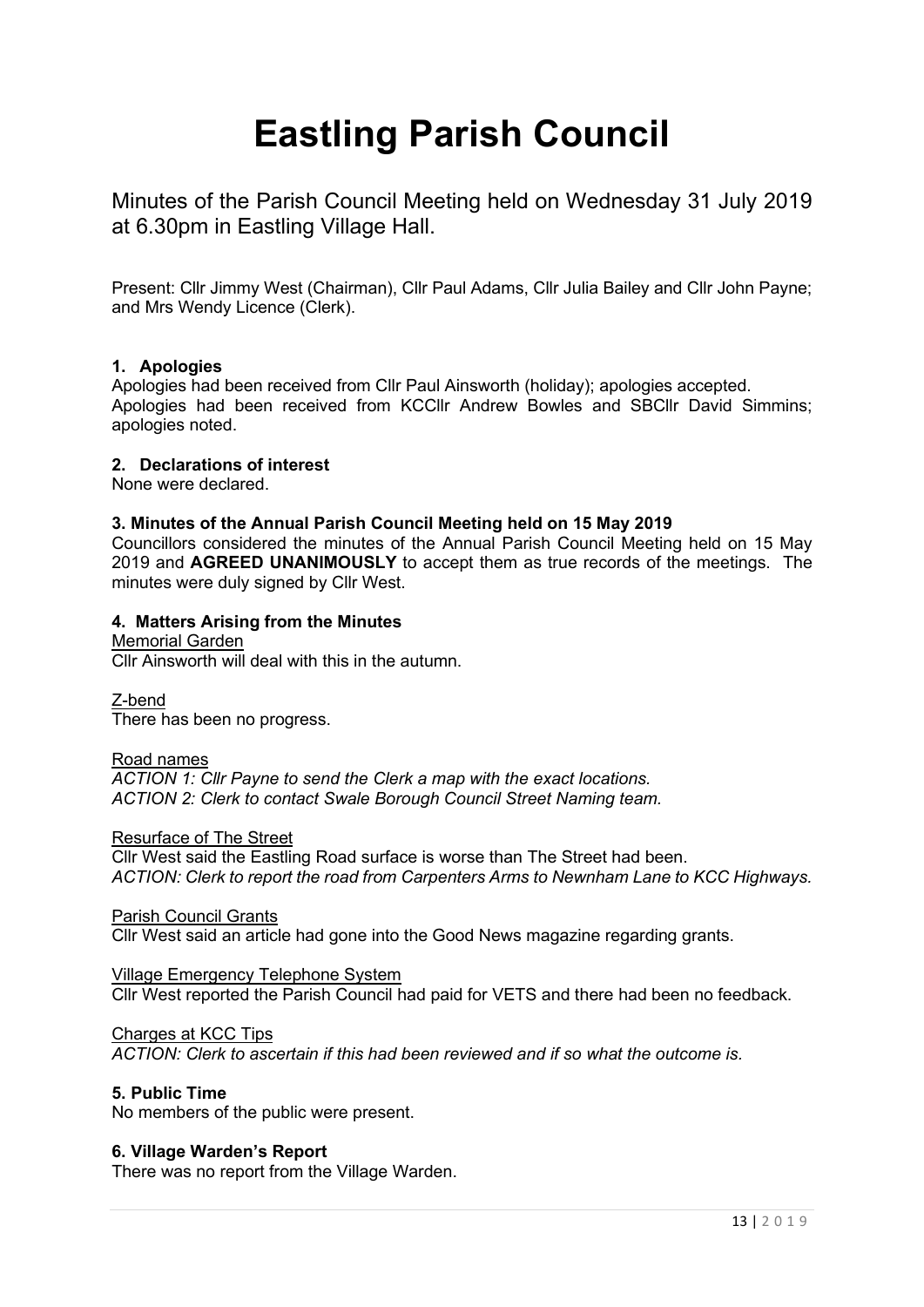A brief report was received from the Neighbourhood Watch Co-ordinator and it was reported that there had been a vehicle causing problems down near Hockley Farm

Cllr Payne said Mr Binder, the Farm Manager, had reported the vehicle to the Police who are taking an active interest in the matter. Mr Binder has re-iterated that residents must not approach anyone or anything suspicious but to call the Police immediately.

# **7. Website**

Cllr West said the websites look up to date and are working well.

## **8. Chairman's Report**

Cllr West informed Councillors that a resident had contacted the administrator at Belmont regarding footpath clearance as some were impassable and the matter was dealt with the following day. Cllr West said this was an excellent outcome and thanked Mr Binder for his sterling work. Cllr West said the Farm Manager encourages residents to report any issues with the footpaths.

Cllr West reported that there had been a wasps' nest on the church footpath, a dog was stung and the nest has been dealt with.

Cllr West said the notice board has become very overgrown with ivy growing into it and holly growing across it and that he had dealt with the issue. The contractor has been asked to include this in his maintenance schedule.

## **9. Finance**

#### i. Finance Report

Cllr Payne reported that there is just under £7,000 in the bank. BACS payments made were Clerk's salary and expenses Salary- £52.15; HMRC - £10.80.

ii. To consider invoices and cheques raised

There were no invoices for payment.

#### iii. To consider a request from the Village Hall Committee for a grant

Cllr West said there had been a request from the Village Hall Committee for a grant of £1,250 being the cost to upgrade the heating system for the removal of current convection heater and replacement with four new convection heaters.

Councillors **AGREED UNANIMOUSLY** to purchase the remainder of the heating system upgrade.

Councillors considered a Grants Policy and application form and **AGREED UNANIMOUSLY**  to adopt the Grants Policy.

*ACTION: Clerk to add to the website*

#### **10. Planning Matters**

Ref: 19/502194/FULL Address: Woodbine Cottage Newnham Lane Eastling ME13 0AS Demolition of existing 2 no. outbuildings whilst retaining the concrete platform and erection of a single storey, multi purpose outbuilding consisting of a double carriage barn and a garage. The Clerk informed Councillors that the application has been permitted.

# **11. Correspondence**

- 1. 29.05.19: KALC Swale Area Committee Agenda for meeting on 17 June 2019
- 2. 03.06.19: Invitation to the Swale Planning Enforcement Briefing
- 3. 03.06.19: KALC Councillor Conference flyer
- 4. 13.06.19: Swale Community Led Housing project
- 5. 26.06.19: Swale Borough Council's first draft Car Parking Supplementary Planning Document on Parking Standards
- 6. 26.06.19: KALC Newsletter